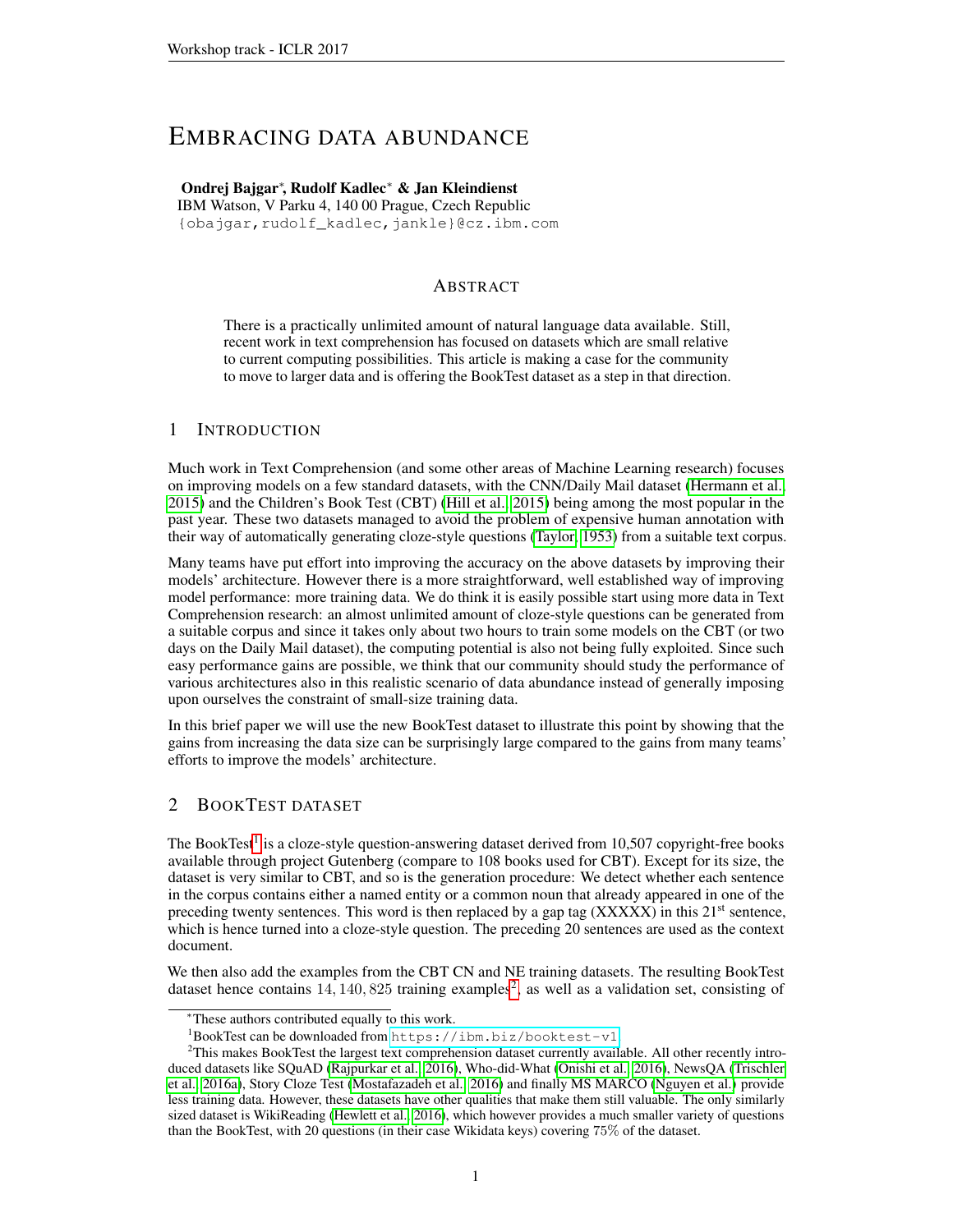<span id="page-1-0"></span>

|              | <b>CNN</b> | Daily Mail | <b>CBT CN CBT NE</b> |         | <b>BookTest</b> |
|--------------|------------|------------|----------------------|---------|-----------------|
| # queries    | 380,298    | 879.450    | 120.769              | 108.719 | 14.140.825      |
| Avg # tokens | 762        | 813        | 470                  | 433     | 522             |
| Vocab. size  | 118.497    | 208,045    | 53.185               | 53,063  | 1.860.394       |

Table 1: Statistics on 4 standard text-comprehension datasets and the BookTest. CBT CN stands for CBT Common Nouns and CBT NE stands for CBT Named Entities.

<span id="page-1-1"></span>Table 2: Results of various models on CBT validation and test data. For NSE we give results of its variant with the best validation accuracy on each dataset.

|                                                                                                          | Named entity |              | Common noun  |              |                                  |
|----------------------------------------------------------------------------------------------------------|--------------|--------------|--------------|--------------|----------------------------------|
|                                                                                                          | valid        | test         | valid        | test         |                                  |
| Humans (context+query) (Hill et al., 2015)                                                               | NA           | 81.6         | <b>NA</b>    | 81.6         |                                  |
| AS Reader (avg ensemble) (Kadlec et al., 2016)<br>AS Reader (greedy ensemble) (Kadlec et al., 2016) 76.2 |              | 70.6<br>71.0 | 71.1<br>72.4 | 68.9<br>67.5 | <b>CBT</b><br>training           |
| NSE (Munkhdalai & Yu)                                                                                    | 78.2         | 73.2         | 74.3         | 71.9         |                                  |
| AS Reader (single model)<br><b>AS Reader (ensemble)</b>                                                  | 80.5<br>81.9 | 76.2<br>77.5 | 83.2<br>85.5 | 80.8<br>83.3 | <b>BookTest</b><br>training data |

10, 000 [named entity \(NE\)](#page-0-2) and 10, 000 [common noun \(CN\)](#page-0-2) questions; one test set for [NEs](#page-0-2) and one for [CNs,](#page-0-2) each containing 10, 000 examples. The training, validation and test sets were generated from non-overlapping sets of books. Statistics of the BookTest are summarized in Table [1.](#page-1-0)

When generating the dataset we removed all editions of books used to create CBT validation and test sets from our training dataset. Therefore the models trained on the BookTest can be evaluated on the original CBT data and they can be compared with recent text-comprehension models utilizing this dataset [\(Hill et al., 2015;](#page-3-1) [Kadlec et al., 2016;](#page-3-8) [Sordoni et al., 2016;](#page-3-10) [Dhingra et al., 2016;](#page-3-11) [Trischler](#page-4-1) [et al., 2016b;](#page-4-1) [Weissenborn, 2016;](#page-4-2) [Cui et al., 2016;](#page-3-12) [Munkhdalai & Yu\)](#page-3-9).

## 3 EXPERIMENTS

We tested the performance gains from using more data using the [Attention Sum Reader \(AS Reader\),](#page-0-2) a simple text-comprehension model whose central idea – using a sum of attention given to each unique word in the text to select an answer to the query – has inspired many other recent models. We hence consider this model a good representative of the many recent text-comprehension architectures listed earlier. A detailed description of the architecture can be found in [\(Kadlec et al., 2016\)](#page-3-8).

We simply trained the model on the BookTest data and compared the results to models trained on the CBT.

Results. Table [2](#page-1-1) summarizes the improvement in accuracy thanks to using more data. It shows the human baseline provided in [\(Hill et al., 2015\)](#page-3-1), the AS Reader and Neural Semantic Encoder (NSE) [\(Munkhdalai & Yu\)](#page-3-9) (current state-of-the-art) trained on the original CBT dataset and then the result for an AS Reader ensemble trained on the BookTest but evaluated on CBT.

While improving the model architecture as in [\(Sordoni et al., 2016;](#page-3-10) [Dhingra et al., 2016;](#page-3-11) [Trischler](#page-4-1) [et al., 2016b;](#page-4-1) [Weissenborn, 2016;](#page-4-2) [Cui et al., 2016;](#page-3-12) [Munkhdalai & Yu\)](#page-3-9) while still using the original CBT training data lead to improvements of around  $1 - 4\%$  absolute compared to the AS Reader's performance, inflating the training dataset provided a boost of  $6.5 - 17.4\%$  while using the same model. Our ensemble even exceeded the human baseline provided by [Hill et al.](#page-3-1) [\(2015\)](#page-3-1) on the CN dataset.

The model takes approximately two weeks to converge on a single Nvidia Tesla K40 GPU.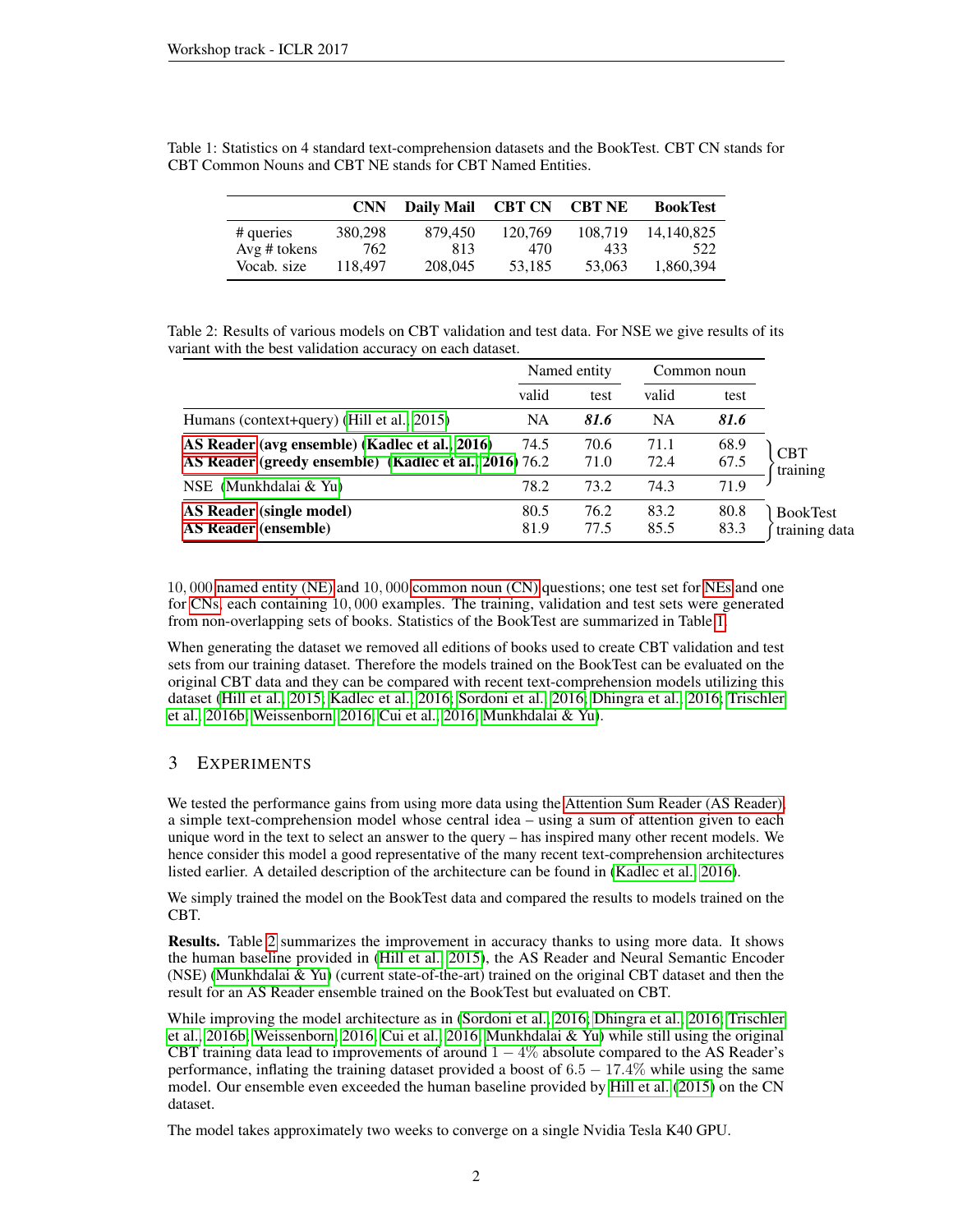### 4 DISCUSSION

The gain from increasing the dataset size is hence considerable (as was previously pointed out also by [Banko & Brill](#page-3-13) [\(2001\)](#page-3-13); [Halevy et al.](#page-3-14) [\(2009\)](#page-3-14)). At least some real-world systems may want to benefit from this so we believe current research should start focusing model design more in this direction, since this may mean focusing on other model aspects than with smaller data. Here are some of the new challenges that we need to face.

Firstly, since the amount of data is practically unlimited – we could even generate them on the fly resulting in continuous learning similar to the Never-Ending Language Learning [\(Mitchell et al.,](#page-3-15) [2015\)](#page-3-15) – it is now the speed of training that determines how much data the model is able to see. Since more training data significantly help the model performance, focusing on speeding up the algorithm may be more important than ever before. For instance [Chen et al.](#page-3-16) [\(2016\)](#page-3-16) achieves better single-model performance on CBT compared to the AS Reader, probably partly thanks to regularization, however the training is about 7 times slower.

Another challenge is to generalize the gains from large data to a specific target domain. While there are huge amounts of natural language data in general, it may not be the case in the domain where we may want to ultimately apply our model. Hence we may be facing not a scenario of simply using a larger amount of the same training data, but rather extending training to a related data domain, hoping that some of what the model learns on the added data will still help it on the original task.

This is highlighted by our observations from applying a model trained on the BookTest to CBT test data. If we move model training from joint CBT NE+CN training data<sup>[3](#page-2-0)</sup> to a subset of the BookTest of the same size (230k examples), we see a drop in accuracy of around 10% on the CBT test datasets. Hence even though the CBT and BookTest datasets are as close as two disjoint datasets can get, the transfer is still very imperfect. Rightly choosing data to augment the in-domain training data is certainly a problem worth exploring in future work.

Given enough data the AS Reader was able to exceed human performance on CBT CN reported by [Hill et al.](#page-3-1) [\(2015\)](#page-3-1) which raises the question whether there is still room for improvement.

### 5 HUMAN STUDY

After reaching the mentioned human baseline, we have decided to examine whether there is space for further improvement on the CBT by testing humans on a random subset of 50 named entity and 50 common noun validation questions that the [AS Reader](#page-0-2) ensemble could not answer correctly. The results are summarized in Table [4.](#page-2-1) They show that a majority of questions that our system could not answer so far are in fact answerable. Hence the CBT may still be used for tracking the improvements of machine learning models (possibly in contrast to CNN/DM

<span id="page-2-1"></span>

| Table 3: Accuracy of humans on valida- |
|----------------------------------------|
| tion examples answered incorrectly by  |
| AS Reader trained on BookTest.         |

| <b>Dataset</b>        | % correct answers |  |  |
|-----------------------|-------------------|--|--|
| <b>Named Entities</b> | 66%               |  |  |
| <b>Common Nouns</b>   | 82%               |  |  |

where [Chen et al.](#page-3-16) [\(2016\)](#page-3-16) pointed out that most questions left unanswered by models may in fact be unanswerable even by humans).

### 6 CONCLUSION

Few ways of improving model performance are as solidly established as using more training data. Yet we believe this principle has been somewhat neglected by recent research in text comprehension. As a gentle reminder to the community we have shown how large the performance gains from using more data can be. Yes, experiments on small datasets certainly can bring useful insights. However we believe that the community should also embrace the real-world scenario of data abundance. The BookTest dataset we are proposing gives the reading-comprehension community an opportunity to make a step in that direction.

<span id="page-2-0"></span><sup>&</sup>lt;sup>3</sup>Note that while here we are using joint CBT NE+CN data to create an equivalent of a 230k subset of our BookTest, for most other experiments on the CBT teams used NE and CN as two separate training datasests.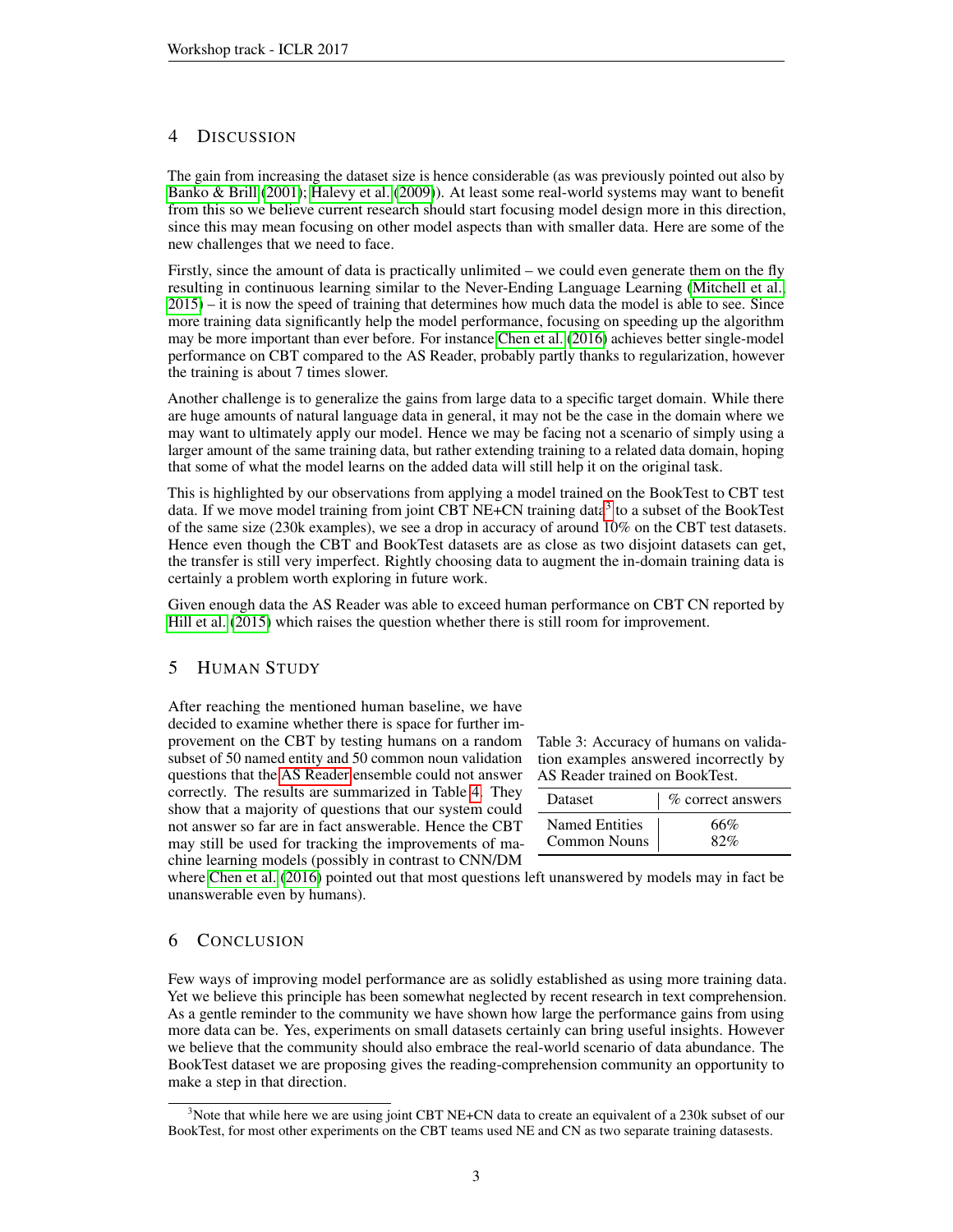#### **REFERENCES**

- <span id="page-3-13"></span>Michele Banko and Eric Brill. Scaling to Very Very Large Corpora for Natural Language Disambiguation. *Proceedings of ACL*, 2001.
- <span id="page-3-16"></span>Danqi Chen, Jason Bolton, and Christopher D. Manning. A Thorough Examination of the CNN / Daily Mail Reading Comprehension Task. In *Proceedings of ACL*, 2016.
- <span id="page-3-12"></span>Yiming Cui, Zhipeng Chen, Si Wei, Shijin Wang, Ting Liu, and Guoping Hu. Attention-over-Attention Neural Networks for Reading Comprehension. 2016. URL [http://arxiv.org/](http://arxiv.org/abs/1607.04423) [abs/1607.04423](http://arxiv.org/abs/1607.04423).
- <span id="page-3-11"></span>Bhuwan Dhingra, Hanxiao Liu, William W. Cohen, and Ruslan Salakhutdinov. Gated-Attention Readers for Text Comprehension. 2016. URL <http://arxiv.org/abs/1606.01549>.
- <span id="page-3-14"></span>Alon Halevy, Peter Norvig, and Fernando Pereira. The unreasonable effectiveness of data. *IEEE Intelligent Systems*, 24(2):8–12, 2009. ISSN 1541-1672. doi: http://doi.ieeecomputersociety.org/ 10.1109/MIS.2009.36.
- <span id="page-3-0"></span>Karl Moritz Hermann, Tomas Kocisky, Edward Grefenstette, Lasse Espeholt, Will Kay, Mustafa Suleyman, and Phil Blunsom. Teaching machines to read and comprehend. In *Advances in Neural Information Processing Systems*, pp. 1684–1692, 2015.
- <span id="page-3-7"></span>Daniel Hewlett, Alexandre Lacoste, Llion Jones, Illia Polosukhin, Andrew Fandrianto, Jay Han, Matthew Kelcey, and David Berthelot. WIKI READING : A Novel Large-scale Language Understanding Task over Wikipedia. *Acl 2016*, pp. 1535–1545, 2016.
- <span id="page-3-1"></span>Felix Hill, Antoine Bordes, Sumit Chopra, and Jason Weston. The goldilocks principle: Reading children's books with explicit memory representations. *arXiv preprint arXiv:1511.02301*, 2015.
- <span id="page-3-8"></span>Rudolf Kadlec, Martin Schmid, Ondřej Bajgar, and Jan Kleindienst. Neural Text Understanding with Attention Sum Reader. *Proceedings of ACL*, 2016.
- <span id="page-3-15"></span>T. Mitchell, W. Cohen, E. Hruschka, P. Talukdar, J. Betteridge, A. Carlson, B. Dalvi, M. Gardner, B. Kisiel, J. Krishnamurthy, N. Lao, K. Mazaitis, T. Mohamed, N. Nakashole, E. Platanios, A. Ritter, M. Samadi, B. Settles, R. Wang, D. Wijaya, A. Gupta, X. Chen, A. Saparov, M. Greaves, and J. Welling. Never-ending learning. In *Proceedings of the Twenty-Ninth AAAI Conference on Artificial Intelligence (AAAI-15)*, 2015.
- <span id="page-3-5"></span>Nasrin Mostafazadeh, Nathanael Chambers, Xiaodong He, Devi Parikh, Dhruv Batra, Lucy Vanderwende, Pushmeet Kohli, and James Allen. A Corpus and Evaluation Framework for Deeper Understanding of Commonsense Stories. *Proceedings of NAACL*, 2016. URL [http:](http://arxiv.org/abs/1604.01696) [//arxiv.org/abs/1604.01696](http://arxiv.org/abs/1604.01696).
- <span id="page-3-9"></span>Tsendsuren Munkhdalai and Hong Yu. Reasoning with Memory Augmented Neural Networks for Language Comprehension. In *Proceedings of ICLR 2017*.
- <span id="page-3-6"></span>Tri Nguyen, Mir Rosenberg, Xia Song, Jianfeng Gao, Saurabh Tiwary, Rangan Majumder, and Li Deng. MS MARCO: A human generated machine reading comprehension dataset. URL <https://arxiv.org/abs/1611.09268>.
- <span id="page-3-4"></span>Takeshi Onishi, Hai Wang, Mohit Bansal, Kevin Gimpel, and David McAllester. Who did What: A Large-Scale Person-Centered Cloze Dataset. (3), 2016. URL [http://arxiv.org/abs/](http://arxiv.org/abs/1608.05457) [1608.05457](http://arxiv.org/abs/1608.05457).
- <span id="page-3-3"></span>Pranav Rajpurkar, Jian Zhang, Konstantin Lopyrev, and Percy Liang. SQuAD: 100,000+ Questions for Machine Comprehension of Text. *EMNLP*, 2016. URL [http://arxiv.org/abs/1606.](http://arxiv.org/abs/1606.05250) [05250](http://arxiv.org/abs/1606.05250).
- <span id="page-3-10"></span>Alessandro Sordoni, Phillip Bachman, and Yoshua Bengio. Iterative Alternating Neural Attention for Machine Reading. 2016. URL <https://arxiv.org/abs/1606.02245>.
- <span id="page-3-2"></span>Wilson L Taylor. Cloze procedure: a new tool for measuring readability. *Journalism and Mass Communication Quarterly*, 30(4):415, 1953.